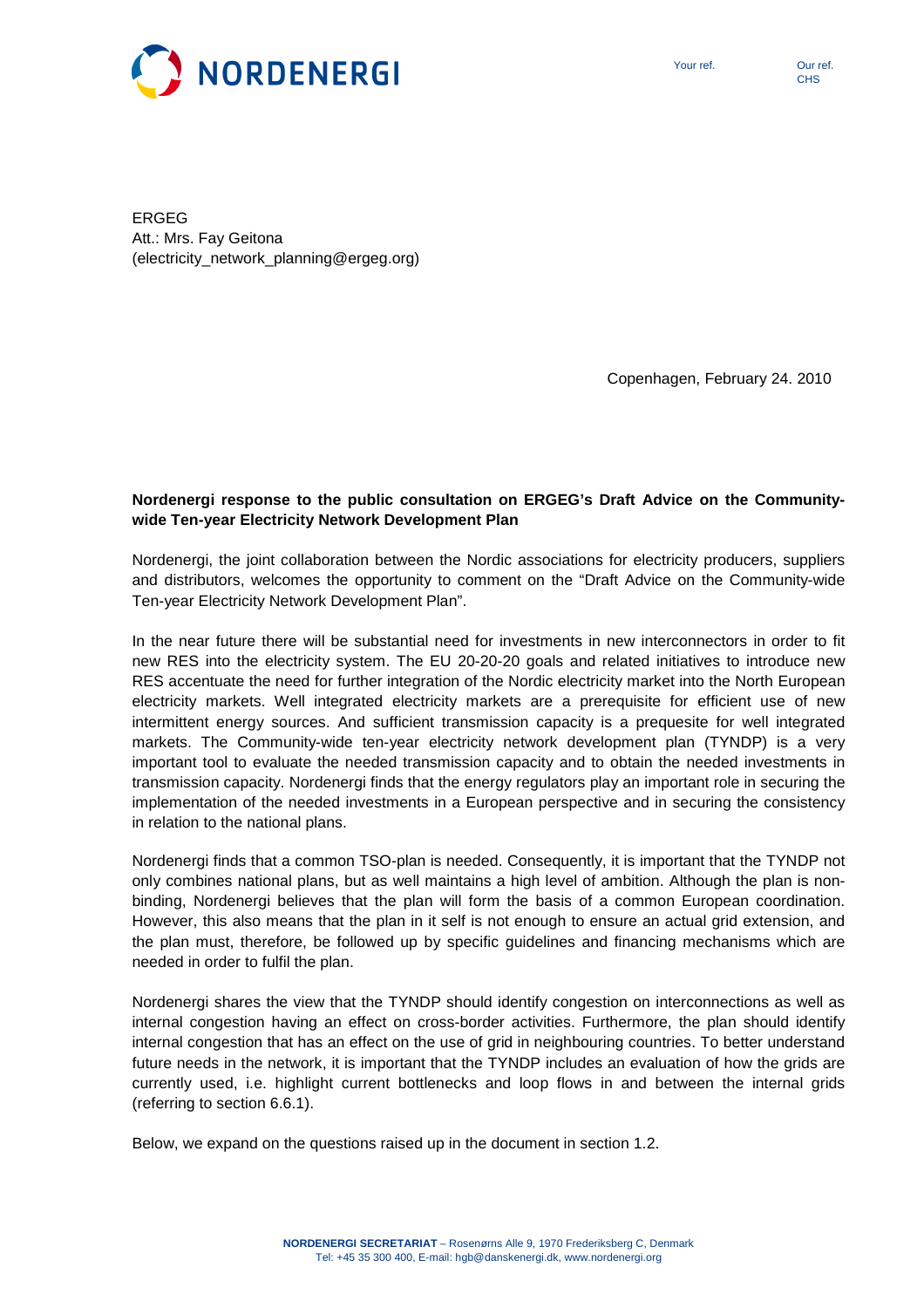# Planning process

Nordenergi finds it very important that the stakeholders (network owners, producers, traders and suppliers, major end-users and their associates) are actively involved in the process. Consequently, it is not enough to keep stakeholders informed. This involvement should be added in the criteria for regulatory opinion (referring to section 7). To get useful comments from stakeholders, transparency is important in the sense that stakeholders, who have commercial interests in reducing bottlenecks and increasing trade, get full insight in data on consumption and production, in the model and in the different scenarios. If only results are presented, it is very difficult, if not impossible, for stakeholders to give constructive comments since the results are only part of the solutions. Therefore, the regulators must push for a clearer and deeper transparency and stakeholder involvement, and this at an early stage in the process.

Transparency could be obtained by including information and calculations on the individual control areas in the Annex of the plan.

# The content of TYNDP

Nordenergi finds that the regulators in the guidelines should define a minimum level of what the plan has to include. During the process more needs will probably be uncovered, and the guidelines should not hinder the TSOs taking those into account.

Increasing cross-border trade should not be a goal in itself, but the maximizing of social welfare on European level. This requires efficient use of interconnectors and increase of transmission capacity and therefore most probably induces more trade. Nordenergi shares the opinion that the integration of the European electricity markets within and between regions increases competition and efficiency.

Although it was mentioned in the consultation that financing and cost-sharing of the investments are outside of the scope of the document, it is important to discuss and agree on common ways on how to use the money collected from congestion. The Third Energy Package states that congestion income must be used for new lines and improvement of existing lines. It can only be used for tariff reduction if it is approved by national regulators. Incentives to maintain bottlenecks should preferably be removed as stronger grid for wind and market integration is a necessity. Hence, Nordenergi finds that the European regulators must make common guidelines for the calculation and the use of congestion income, and the exception approval from the regulators.

#### European generation adequacy outlook

It is crucial that stakeholders are closely involved in the process when making the outlook (see also "Planning process").

## Identification of investment projects

In general, it is important to look at investments in grid infrastructure in a regional/pan-European perspective. The calculations have to be based on European social welfare to ensure the most economical investments for Europe as a whole (referring to section 6.5.2). National views would create non-optimal solutions.

Identifying the priority of cross-border investments, the economic criteria is the most important. The economic evaluation of new cross-border capacity takes into account the needed grid enforcements in the national grids. The technical requirements are a part of the economic evaluation.